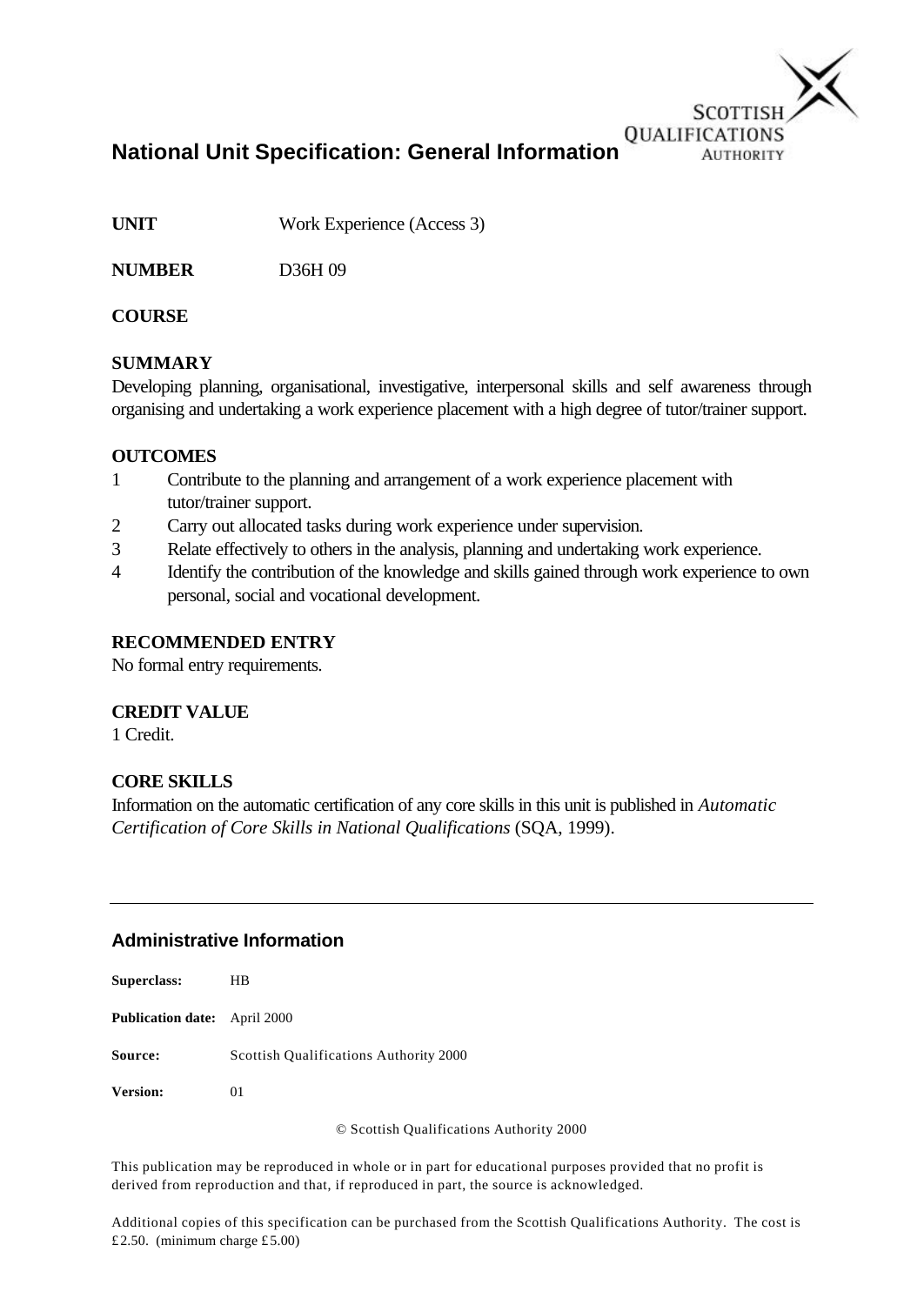# **National unit specification: statement of standards**

**UNIT** Work Experience (Access 3)

Acceptable performance in this unit will be the satisfactory achievement of the standards set out in this part of the unit specification. All sections of the statement of standards are mandatory and cannot be altered without reference to the Scottish Qualifications Authority.

## **OUTCOME 1**

Contribute to the planning and arrangement of a work experience placement with tutor/trainer support.

### **Performance Criteria**

- a) An initial self-assessment clearly identifies some qualities and skills.
- b) Information provided by the tutor/trainer is used effectively to aid planning of a work experience.
- c) A work experience placement is chosen which matches own qualities and skills.
- d) Taking account of own and others' preferences, a step by step application process for the work experience placement is devised and implemented.
- e) Required preparations for the work experience are accurate and comprehensive in terms of gathering essential information.
- f) Arrangements are confirmed clearly and accurately.

#### **Note on range for the outcome**

Essential information: dates; working hours; initial contact; location.

#### **Evidence Requirements**

PC (a) An initial self assessment.

PCs (b)-(f) Written and/or oral evidence which meets all the performance criteria for one work experience placement.

## **OUTCOME 2**

Carry out allocated tasks during work experience under supervision.

#### **Performance Criteria**

- a) The allocation of tasks for work experience is agreed with supervisor, in accordance with results of initial self assessment.
- b) Allocated tasks are carried out under supervision and to a standard agreed with the supervisor.
- c) Placement requirements are complied with at all times.
- d) Health, safety and hygiene requirements are observed at all times.

#### **Note on range for the outcome**

Placement requirements: times of attendance; appropriate dress; rules on use of equipment.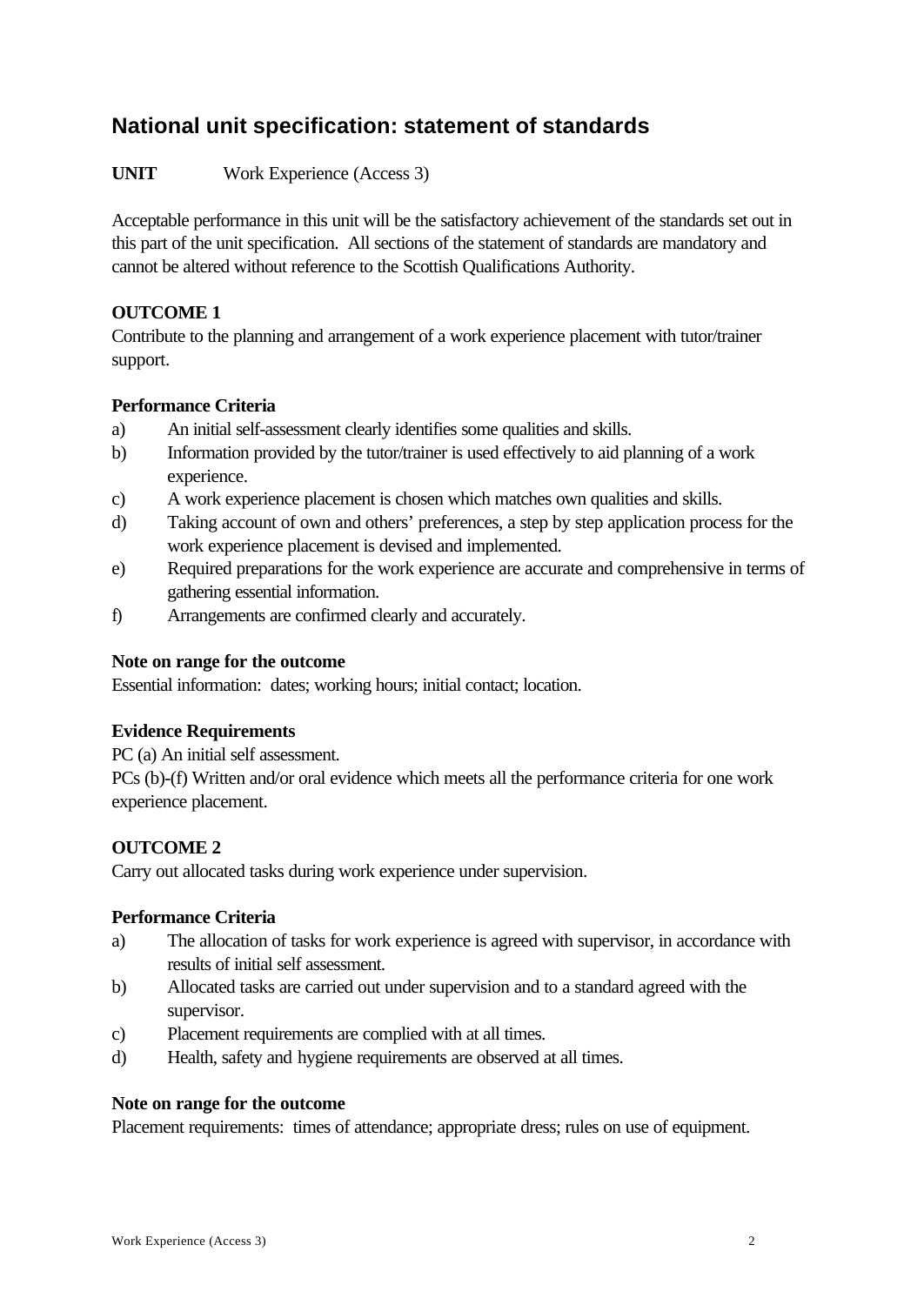# **National unit specification: statement of standards (cont)**

**UNIT** Work Experience (Access 3)

### **Evidence Requirements**

PCs (a)-(d) Performance evidence for all of the performance criteria for one work experience placement.

Written and/or oral evidence which supports the performance evidence.

#### **OUTCOME 3**

Relate effectively to others in the analysis, planning and undertaking work experience.

### **Performance Criteria**

- a) Work practices are observed attentively.
- b) Instructions are listened to attentively and accepted in a positive manner.
- c) Advice and assistance are sought when required.
- d) Advice and assistance are offered to others when required.
- e) Behaviour is modified appropriately to meet the needs of different situations.

#### **Evidence Requirements**

PCs (a)-(e) Performance evidence for one work experience placement.

#### **OUTCOME 4**

Identify the contribution of the knowledge and skills gained through work experience to own personal, social and vocational development.

#### **Performance Criteria**

- a) The initial self-assessment is re-examined in terms of personal strengths and weaknesses and updated as appropriate.
- b) Response to comments made in the placement supervisor's report is positive and constructive.
- c) Feelings and reactions to the work experience are expressed clearly.
- d) The application process is reviewed and strengths and weaknesses within it clearly identified.
- e) Learning gained is identified and related to future personal, social and vocational goals.

#### **Evidence Requirements**

PC (a) An updated self assessment.

PCs (b)-(e) Written and/or oral evidence for one work experience placement.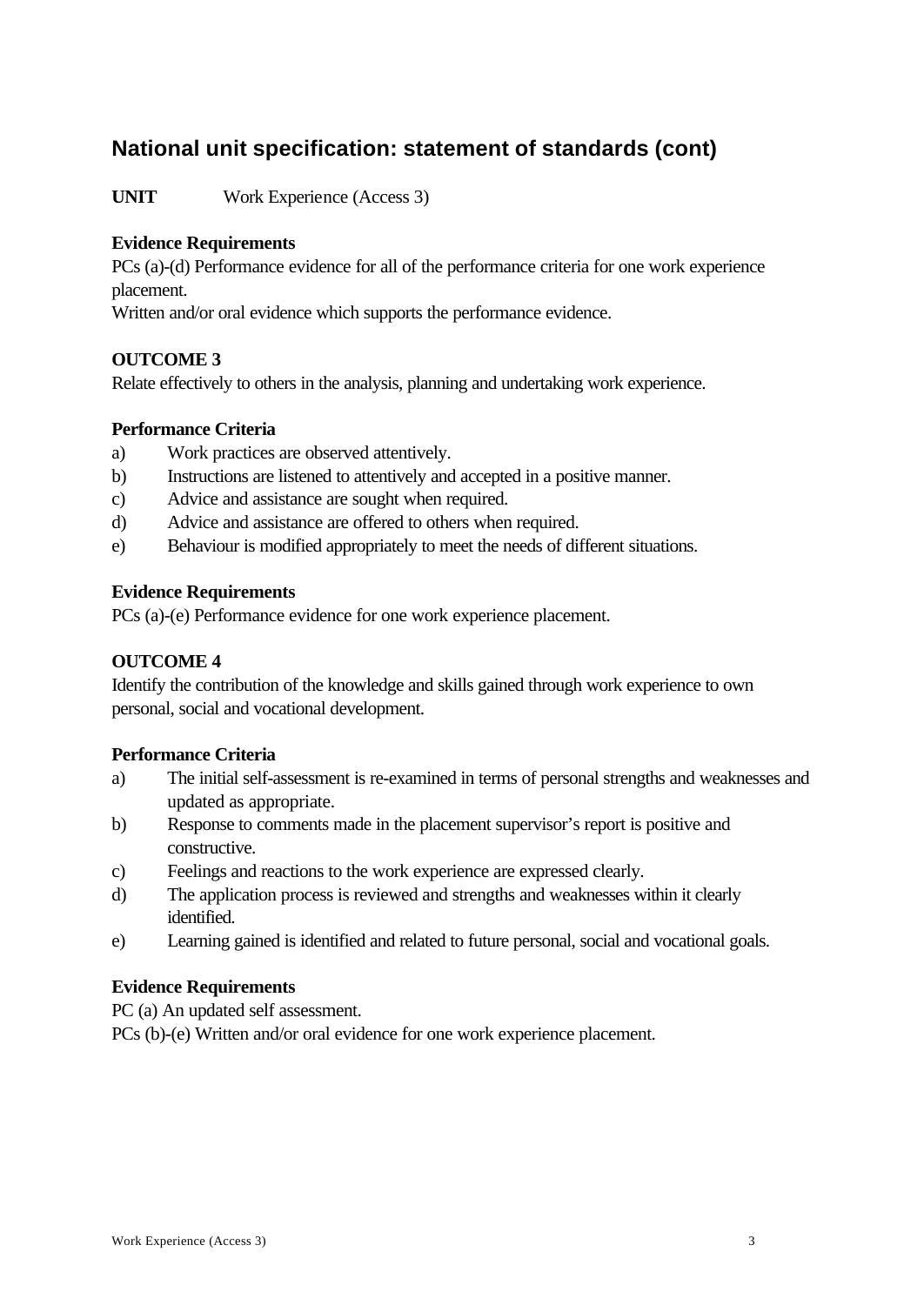**UNIT** Work Experience (Access 3)

This part of the unit specification is offered as guidance. None of the sections of the support notes is mandatory.

# **GUIDANCE ON CONTENT AND CONTEXT**

Candidates should be encouraged to appreciate that the unit is not primarily concerned with factual knowledge or specific work skills, but rather with the development of more general skills and qualities. This involves candidates reflecting on their attitude to:

- identifying their interests and capabilities;
- finding out about work routines and conventions;
- exploring working with others;
- planning and organising;
- finding out about the organisational structure, processes and equipment of placements.

Corresponding to outcomes 1-4:

- 1 In this unit the planning and organisation of the work experience will be highly supported by the tutor/trainer, take place within the centre and draw upon a bank of work experience placements or the candidate's own work experience. Tutors/trainers should encourage candidates to identify general vocational interests such as indoor/outdoor, manual/office, production/service etc. The placement should provide an introduction to the world of work and the opportunity to begin to develop self-awareness of the candidate's skills, aptitudes and interests in relation to work.
- 2 The contexts for work experience are wide ranging. The tutor/trainer should be clear about the nature of the experience which the placement will offer the candidate. Placement supervisors will often be able to increase the education or skill content of the work experience if approached tactfully. Placement supervisors must be fully briefed about the purposes of the placement activity. Candidates must receive adequate support to enable them to be clear about the tasks which are to be performed, the times and conditions of attendance, the appropriate dress and safe operation of equipment, health, safety and hygiene requirements. Appropriate guidelines on safety, insurance and other constraints must be observed.

Placement experience should be a minimum of 20 hours duration taking place in one or more locations. Placements may involve the candidate as much in observing aspects of a workplace as in participating in specific activities or procedures. Candidates' existing work actively eg. Saturday or evening jobs may provide appropriate experience.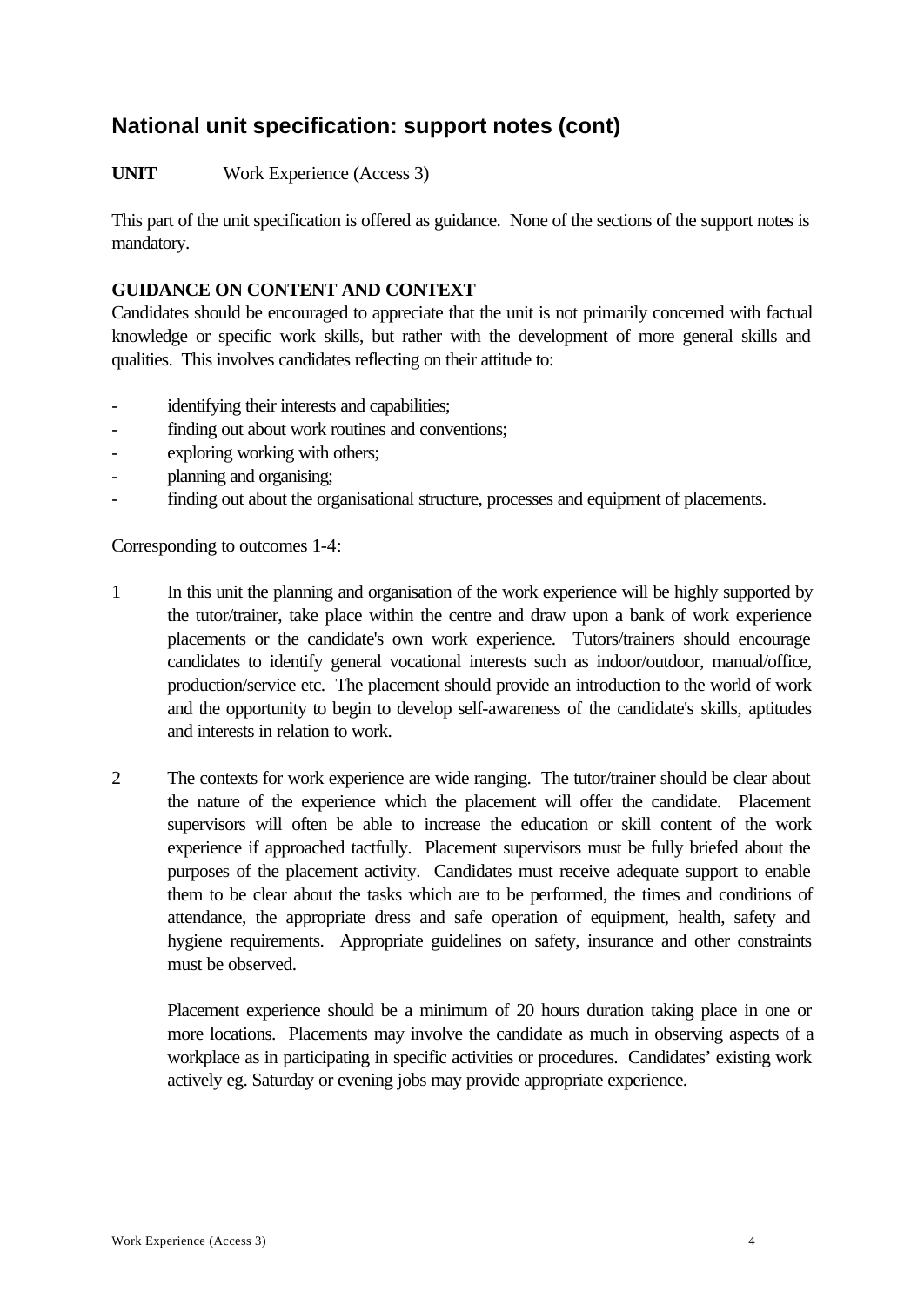# **UNIT** Work Experience (Access 3)

- 3 Candidates should practise and develop skills in working cooperatively with others both in their centre and in the workplace, ie by accepting instructions positively, seeking advice and help when required, making arrangements, making contact with sources identified by tutor/trainer, meeting and talking to people in the workplace, presenting oneself in a manner consistent with the impression he or she wishes to create.
- 4 Following the work placement each candidate should review the experience in order to reassess personal strengths and weaknesses and to express personal feeling and reactions towards both the work experience, the knowledge and skills gained during it and to review the initial organisational process. The interview provides an opportunity for the candidate to respond to the report of the workplace supervisor. Candidates should review the value of the learning experience to their own personal, social and vocational development, in particular to future plans for work, education or training.

### **GUIDANCE ON TEACHING AND LEARNING APPROACHES**

A placement register with a wide range of work and skills contexts is necessary. Supervisors are often willing to adapt placements to the needs of candidates. Although setting up the placement register initially is time consuming, less time is required to maintain the network once established.

It is expected that in the course of the unit each candidate will compile a folder of assessment evidence containing self-assessment sheets, a planning sheet for the work experience, log sheets which record the activities undertaken by the candidates during the work placement and a final review sheet with reflections on the work experience and its relevance to personal, social and vocational development.

Corresponding to outcomes 1-4:

1 Induction to the unit including explanation of its key features and establishing working relationships.

Involving candidates in decision making is valuable for personal development as well as being a powerful motivating factor. In this unit candidates should be given a high degree of tutor/trainer support but this should not preclude negotiation on selection of placement and methods of making arrangements.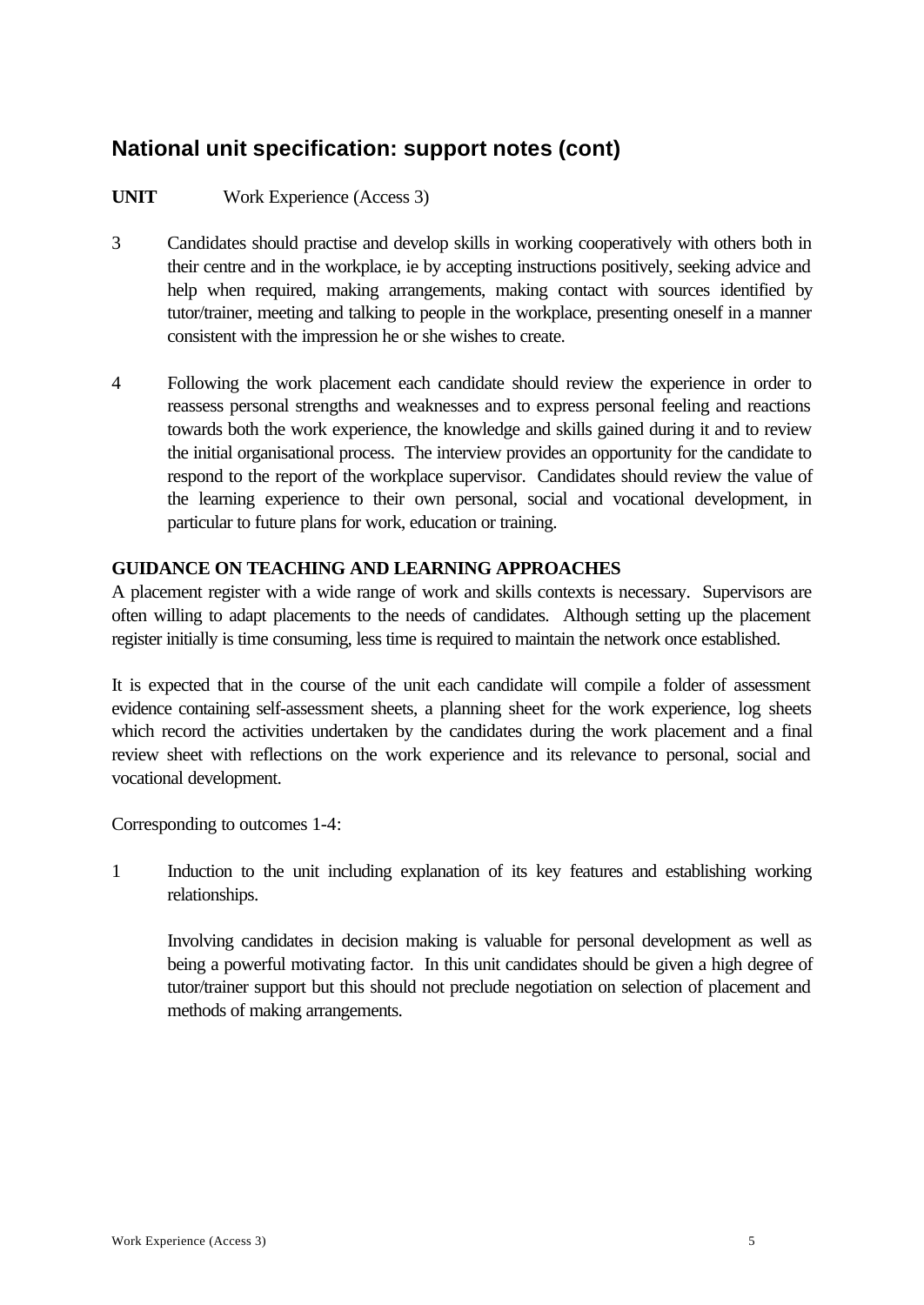# **UNIT** Work Experience (Access 3)

Individual and group exercises to enable candidates to assess their own capabilities, skills and interests in relation to work should be carried out. Instruction on current health and safety at work legislation, appropriateness of dress, behaviour etc. should all be considered prior to the commencement of the work placement.

Choice of work placement should be made after consideration of print materials, videos, experiences of group members, visits to work places, speakers etc.

Communication skills can be integrated into this phase of the unit through letter writing, telephoning, interviews, composition of curriculum vitae etc. Thus the candidate may learn how to operate effectively in formal situations. Equally as important are informal networks making and using contacts, having the courage to ask, learning the work culture, tapping possible sources of information such as friends and family. Tutors/trainers may exploit such aspects by allowing candidates to brief and debrief one another in small groups.

Role play, cases studies and videos may be used to prepare candidates for the type of activities in which they may be involved and to help them decide on appropriate use of skills and behaviours in a variety of situations.

2 Candidates should record experiences as they occur in log sheets/work diary and should be encouraged to monitor their own progress. The work supervisor should produce a short report to agreed specifications to record the candidate's performance and progress in the workplace. This report should cover not only vocational skills but also interpersonal skills and growth. Tutors/trainers should be careful to highlight the requirements of Outcome 3 and to emphasise the need for candidates to record their experiences in these areas.

The tutor/trainer should visit the candidate during the work placement and assess the situation. In many areas of work experience the tutor's/trainer's knowledge may not exceed that of the candidate. It is important to recognise this limitation and for the tutor/trainer to play a supportive role.

3 All learning activities should be designed to develop personal and social development skills. Initially the role of the tutor/trainer is to offer support and guidance to the candidates. However candidates must have the opportunity to do things for themselves, to make choices and decisions, to ask for assistance from the tutor/trainer and others when this is felt to be necessary, to interact with others and to try out new activities and new roles in a climate which feels safe.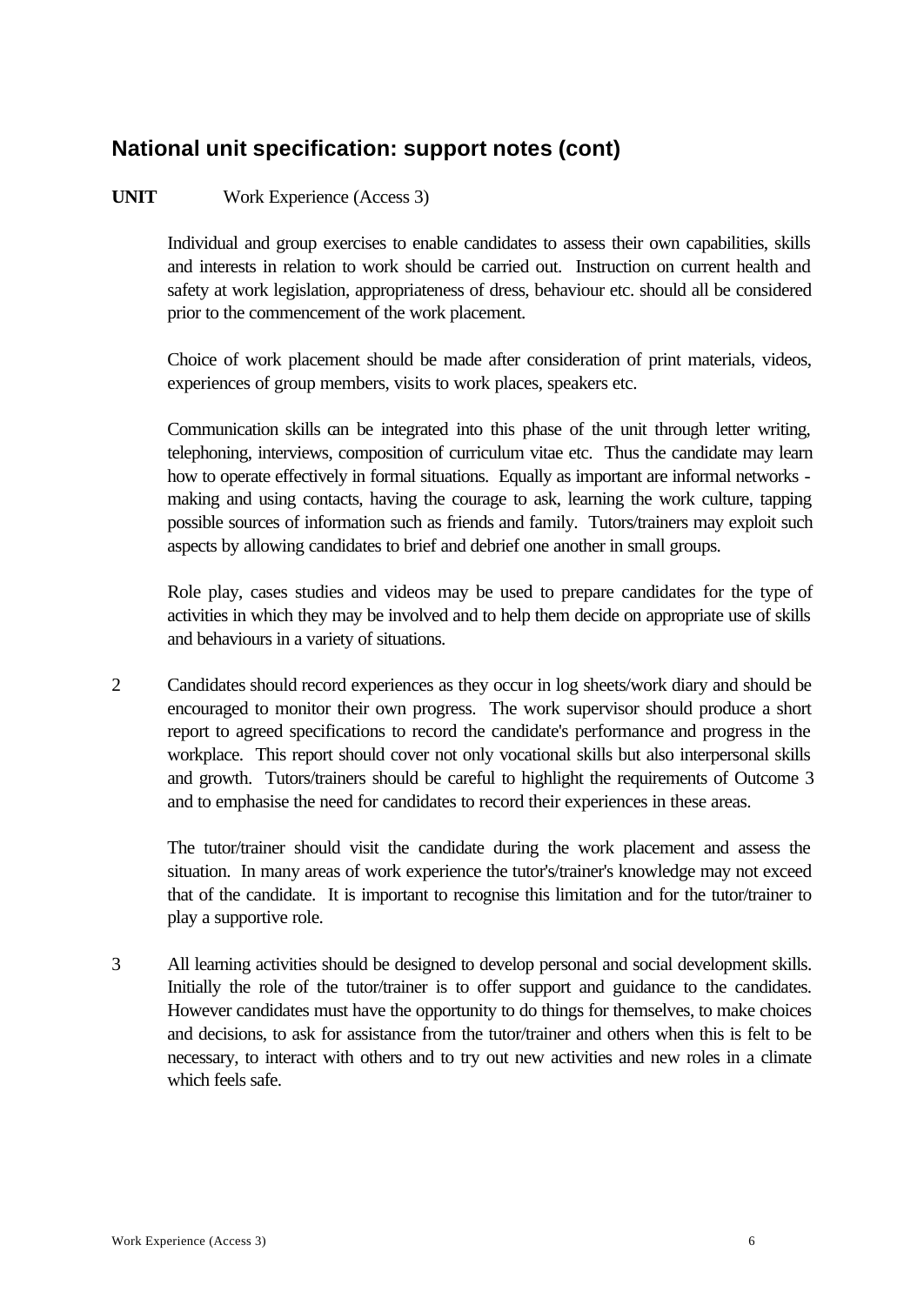# **UNIT** Work Experience (Access 3)

The work placement will be a new environment for many candidates and preparation for the placement should recognise this so that candidates are thoroughly prepared before commencing the placement.

4 In a short interview with each individual the tutor/trainer will discuss the activities undertaken throughout the unit and the feelings of the candidates towards these. Tutors/trainers should not prompt performance but should create an atmosphere and framework within which candidates are encouraged to speak openly about their progress towards the defined goals, their feelings and reactions in relation to the tasks undertaken and the contribution which the learning activities have made towards their personal and social development.

## **GUIDANCE ON APPROACHES TO ASSESSMENT**

During the unit the candidate is required to contribute to the planning and to complete a work experience placement during which he or she should assemble a folder of assessment evidence in relation to outcomes. Personal interviews are central to the assessment and will be used to explore the candidate's experiences in the work placement in relation to the stated performance criteria.

The tutor/trainer may conduct personal interviews with individual candidates or with groups, as appropriate. The interviews will take place on an ongoing basis throughout the unit and should draw on relevant evidence from the candidate's assessment folder.

Centres may use the Instruments of Assessment which are considered by tutors/trainers to be the most appropriate. Examples of Instruments of Assessment which could be used are as follows:

Corresponding to Outcomes 1-4:

- 1. Personal interview drawing on evidence from planning and self-assessment sheets.
- 2. Personal interview drawing on evidence from planning sheet, log sheets and reports from the workplace supervisor and from the tutor/trainer.
- 3. Personal interview drawing on evidence from log sheets and reports from the workplace supervisor and the tutor/trainer.
- 4. Personal interview using review sheet.